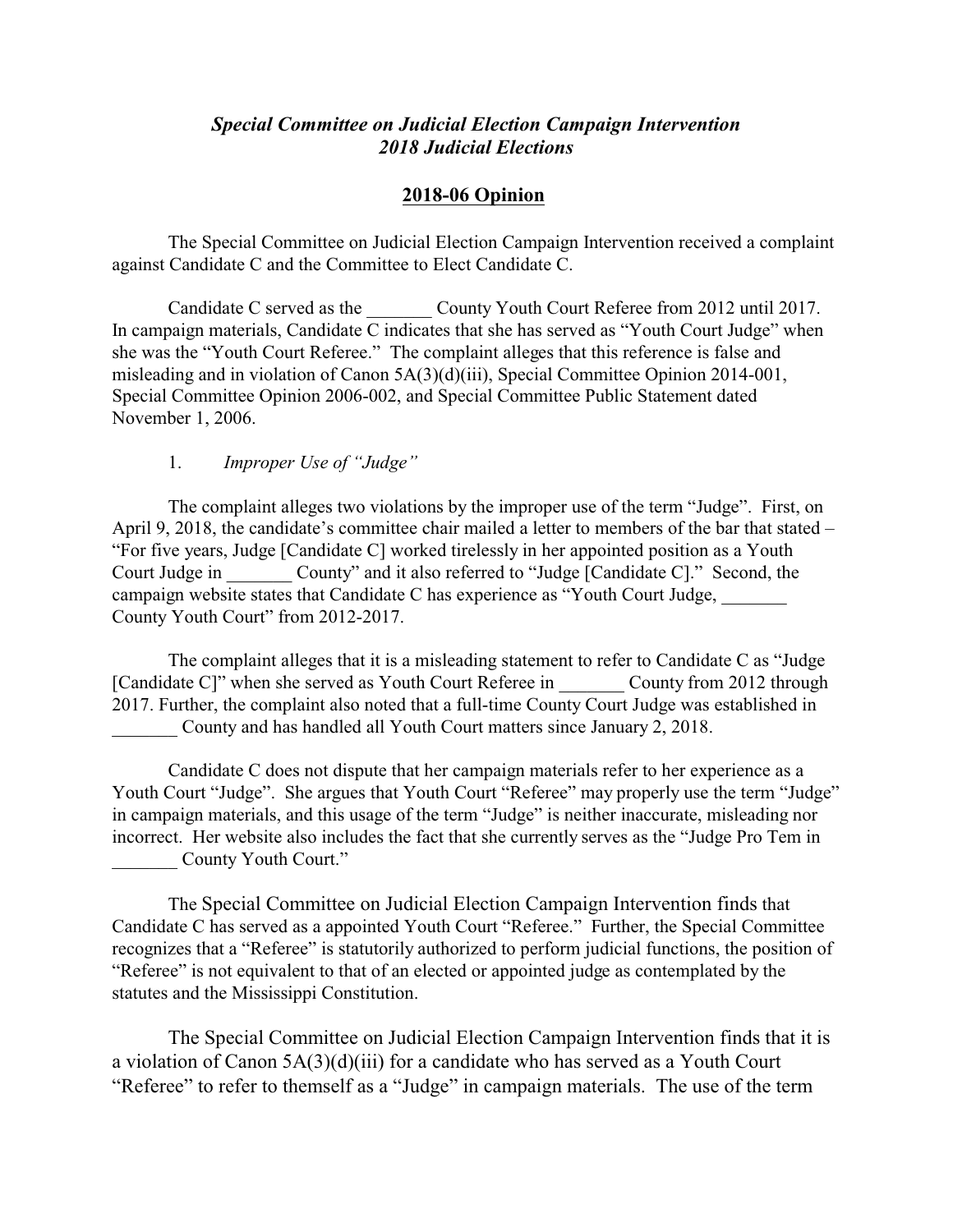"Judge" without an explanation that the candidate was appointed as a "Referee", under the Youth Court statutes, is misleading. Canon  $5A(3)(d)(iii)$  of the Code of Judicial Conduct provides that "[a] candidate for judicial office shall not knowingly misrepresent the identity, qualifications, present position or other fact concerning the candidate. . . ." Thus, for a candidate who has served as a Youth Court "Referee" to use the term "Judge" in campaign materials it is necessary that the campaign material clearly identifies the circumstances justifying the use of the title and identifies the proper title of the position actually held.

Pursuant to Canon 5F(3) of the Code of Judicial Conduct, the Special Committee has determined that the matter warrants speedy intervention. Therefore, the Special Committee hereby issues a cease and desist request whereby Candidate C and her campaign committee are required to cease and desist from any use of the term "Judge" in campaign materials, as it does not accurately reflect her qualifications and positions held.

This opinion is consistent with Special Committee Opinion 2006-002 and Opinion 2014-001. In addition, the Special Committee relies on Mississippi Code Annotated sections 43-21-107 and 111 for the statutory authority of a Youth Court Referee.

# 2. *Improper Use of "Judge" by an Independent Third Party*

Next, the complaint alleges that, on June 6, 2018, Jane Doe sent an email to Realtors and brokers around the area endorsing Candidate C. The email contained a statement that Candidate C had "Six years experience as a Youth Court Judge." The complaint contends that this statement is misleading and it is a violation of Canon 5A(3)(d)(iii).

In her response, Candidate C states that she has limited control over an independent supporter.

Pursuant to Canon 5(F)(2), the Special Committee is authorized to issue "[o]pinions as to the propriety of any act or conduct by a judicial candidate, a candidate's campaign organization or an independent person, committee or organization conducting activities which impact on the election . . . ."

Also, pursuant to Canon  $5(A)(3)(c)$  provides that "[a] candidate for a judicial office ... shall not authorize or knowingly permit any other person to do for the candidate what the candidate is prohibited from doing under the Sections of this Canon." Based on the information included in the letter, the Special Committee is of the opinion that the information included in Jane Doe's letter appears to have been provided to her by Candidate C or her campaign committee.

Consistent with the opinion in above, the Special Committee on Judicial Election Campaign Intervention finds that it is a violation of Canon 5A(3)(d)(iii) for the candidate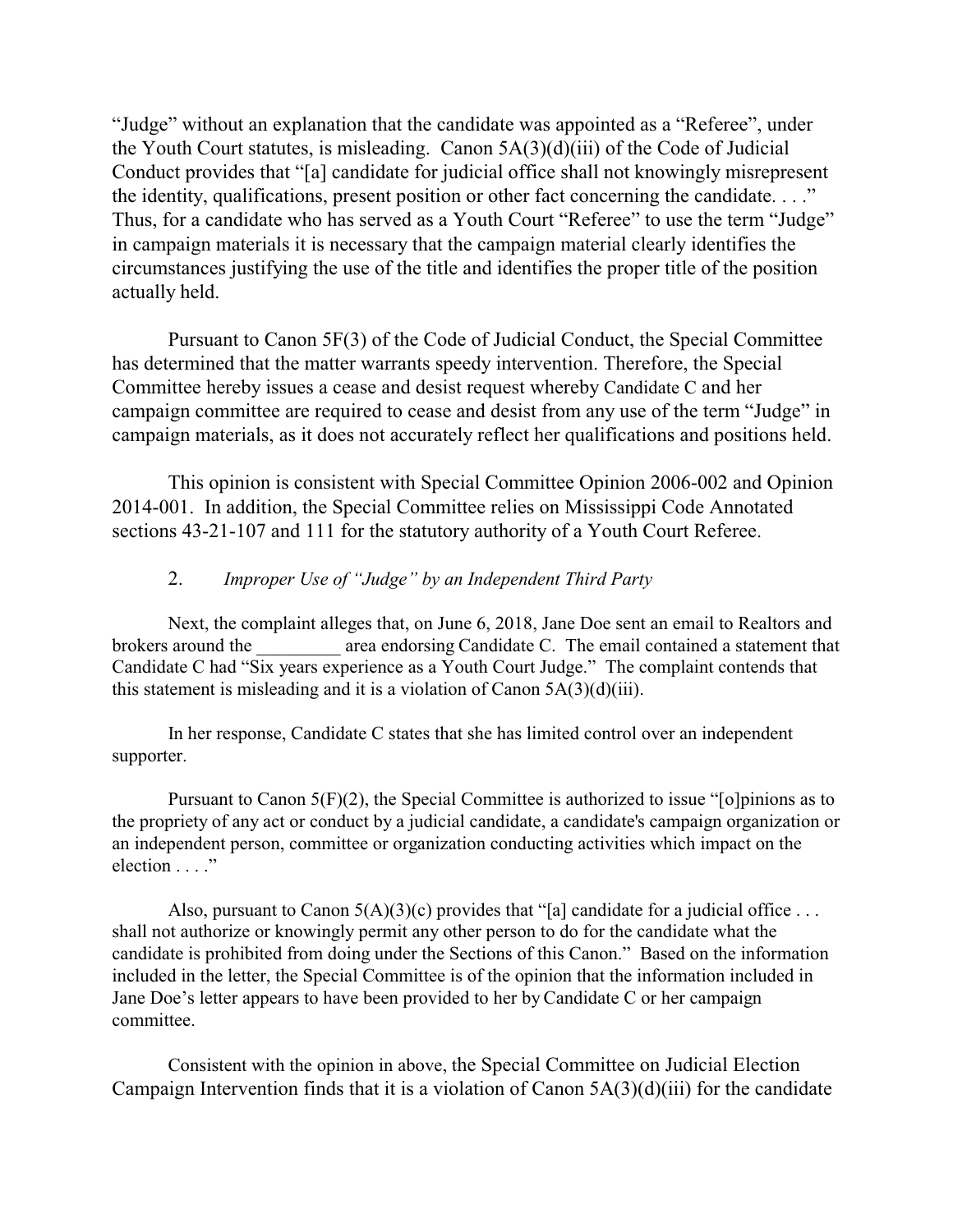to include any misleading information in campaign materials including the reference that the candidate was a "Judge" when in fact the candidate who has served as a Youth Court "Referee."

Pursuant to Canon 5F(3) of the Code of Judicial Conduct, the Special Committee has determined that the matter warrants speedy intervention. Therefore, the Special Committee hereby issues a cease and desist request whereby Jane Doe will be asked to cease and desist from any use of the term "Judge" in campaign materials, as it does not accurately reflect her qualifications and positions held by Candidate C.

A copy of this opinion will be sent to Jane Doe for her future compliance.

## 3. *Improper Use of Judicial Robe*

The complaint also alleges that the campaign website includes several photographs of Candidate C in a judicial robe. The complaint contends that such photographs of Ms. Candidate C are misleading as to her qualifications and is a violation of Canon 5A(3)(d)(iii). *See* Special Committee Opinion 2014-001.

In Opinion 2014-001, the Special Committee determined:

Canon  $5A(3)(d)(iii)$ ... prohibits a candidate for judicial office from knowingly misrepresenting his/her "qualifications, present position, or other fact concerning the candidate . . . ." The Special Committee has previously opined that a candidate who holds another judicial office may use the title "judge" in campaign literature if the material clearly identifies the circumstances justifying the use of the title and identifies the judgeship currently held. *See* Special Committee Opinion 2006-002. . . .

All candidates for judicial office are held to a high standard of accuracy in their campaign advertisements. Judicial robes, often used by candidates in judicial campaign materials, are a widely recognized symbol of judicial office. Like the use of the term "judge," the depiction of a candidate wearing a judicial robe may be misleading in certain circumstances. For example, the depiction of a candidate wearing a robe when he/she currently holds no judicial office and has never held judicial office misrepresents the candidate's present position and violates Canon 5A(3)(d)(iii). Furthermore, in those instances in which a sitting judge seeks a different judicial office or a former judge seeks judicial office, the depiction of the candidate wearing a judicial robe may also imply that the candidate currently holds the office sought. Therefore, the Special Committee is of the opinion that while a candidate who presently holds or previously held a judicial office may be